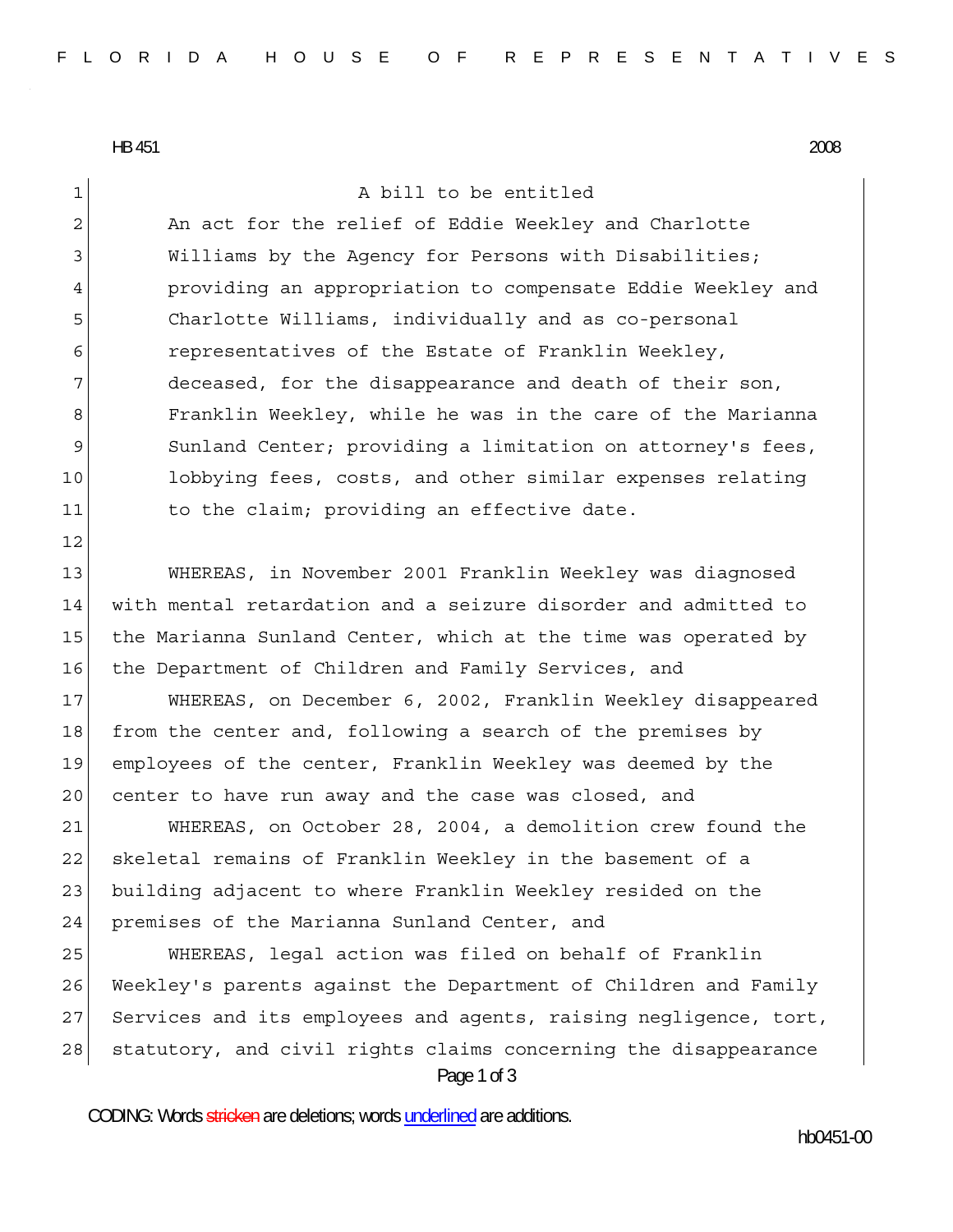## HB 451 2008

39

41

|  |  |  |  | 29  and death of their son, and |  |  |  |
|--|--|--|--|---------------------------------|--|--|--|
|--|--|--|--|---------------------------------|--|--|--|

30 WHEREAS, the plaintiffs and the Agency for Persons with 31 Disabilities, which currently operates the Marianna Sunland 32 Center, participated in mediation, reached a settlement of all 33 claims, and entered into a Compromise and Settlement Agreement 34 under which all parties agreed to the introduction in the 35 Legislature of a claim bill that, in addition to the \$300,000 36 already paid by the agency, provides for payment by the agency 37 of \$1 million to settle all claims relating to this matter, NOW, 38 THEREFORE,

- 40 Be It Enacted by the Legislature of the State of Florida:
- 42 Section 1. The facts stated in the preamble to this act 43 are found and declared to be true.

44 Section 2. There is appropriated from the General Revenue 45 Fund to the Agency for Persons with Disabilities, as successor 46 agency to the Department of Children and Family Services, the 47 sum of \$1,000,000 for the relief of Eddie Weekley and Charlotte 48 Williams, individually and as co-personal representatives of the 49 Estate of Franklin Weekley, deceased, as compensation for the 50 disappearance and death of Franklin Weekley. 51 Section 3. The Chief Financial Officer is directed to draw 52 a warrant in favor of Eddie Weekley and Charlotte Williams,

53 individually and as co-personal representatives of the Estate of

- 54 Franklin Weekley, deceased, in the sum of \$1,000,000 upon funds
- 55 of the Agency for Persons with Disabilities in the State
- 56 Treasury, and the Chief Financial Officer is directed to pay the

## Page 2 of 3

CODING: Words stricken are deletions; words underlined are additions.